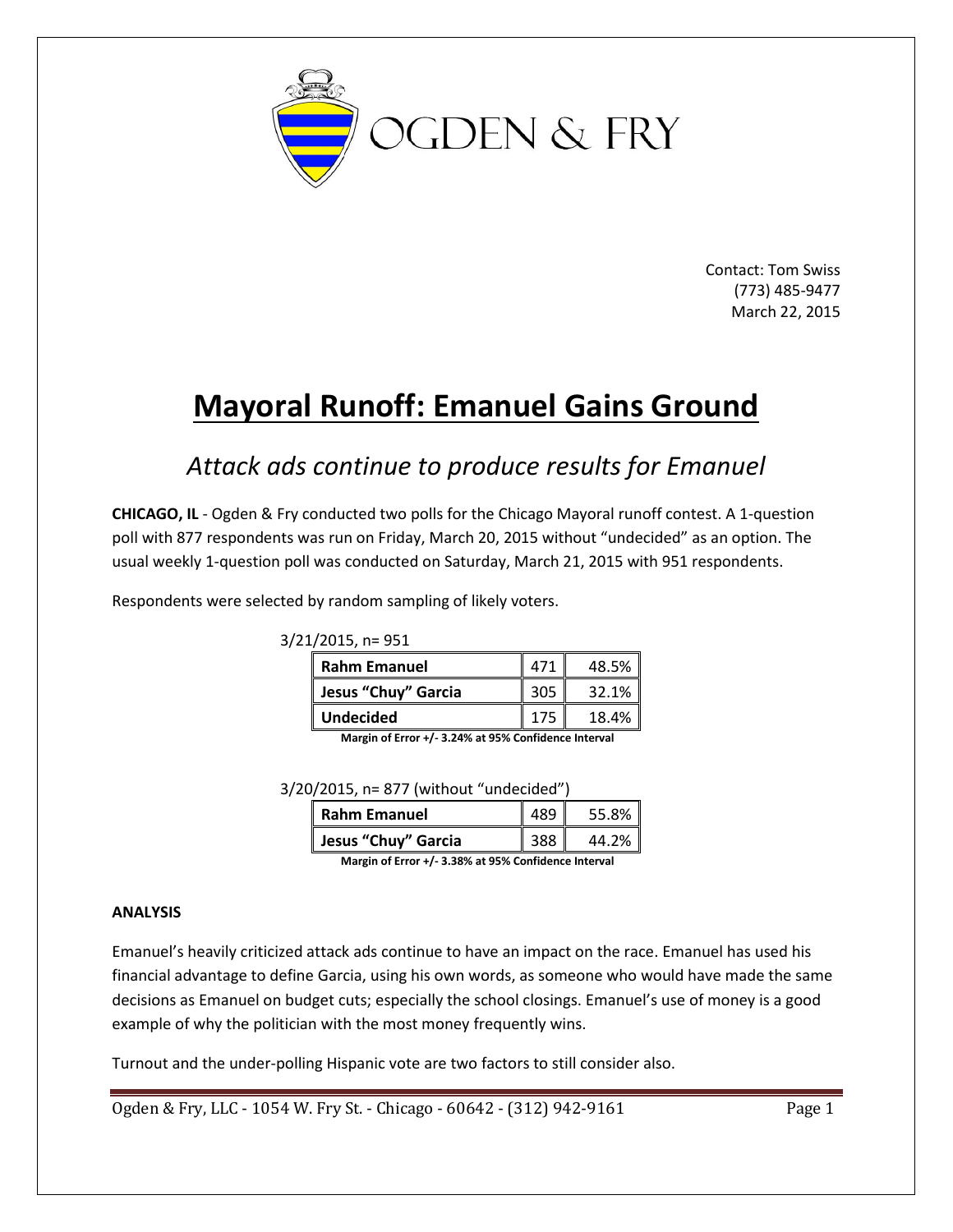

#### **METHODOLOGY**

Ogden & Fry strives to increase the accuracy of political polling by measuring voters most likely to vote based on voter history. Voting is a socialized behavior with predictable reliability and consistency.

Ogden & Fry maintains a database with 20 years of voting history. For the Chicago Mayoral Runoff election, likely voters are randomly selected from voters who voted in at least 1 of the last 3 elections.

#### **PREVIOUS POLLS**

#### 3/14/2015, n= 957

| <b>Rahm Emanuel</b> | 451 | 47.1% |
|---------------------|-----|-------|
| Jesus "Chuy" Garcia | 351 | 36.7% |
| <b>Undecided</b>    |     | 16.2% |

**Margin of Error +/- 3.23% at 95% Confidence Interval** 

3/13/2015, n= 920 (without "undecided")

| Rahm Emanuel        | 503 <sub>1</sub> | 54.7% |
|---------------------|------------------|-------|
| Jesus "Chuy" Garcia | 117              | 45.3% |

**Margin of Error +/- 3.30% at 95% Confidence Interval** 

#### 3/7/2015, n= 1,020

| <b>Rahm Emanuel</b> |     | 43.5% |
|---------------------|-----|-------|
| Jesus "Chuy" Garcia | 388 | 38.0% |
| <b>Undecided</b>    |     | 18.0% |

**Margin of Error +/- 3.13% at 95% Confidence Interval**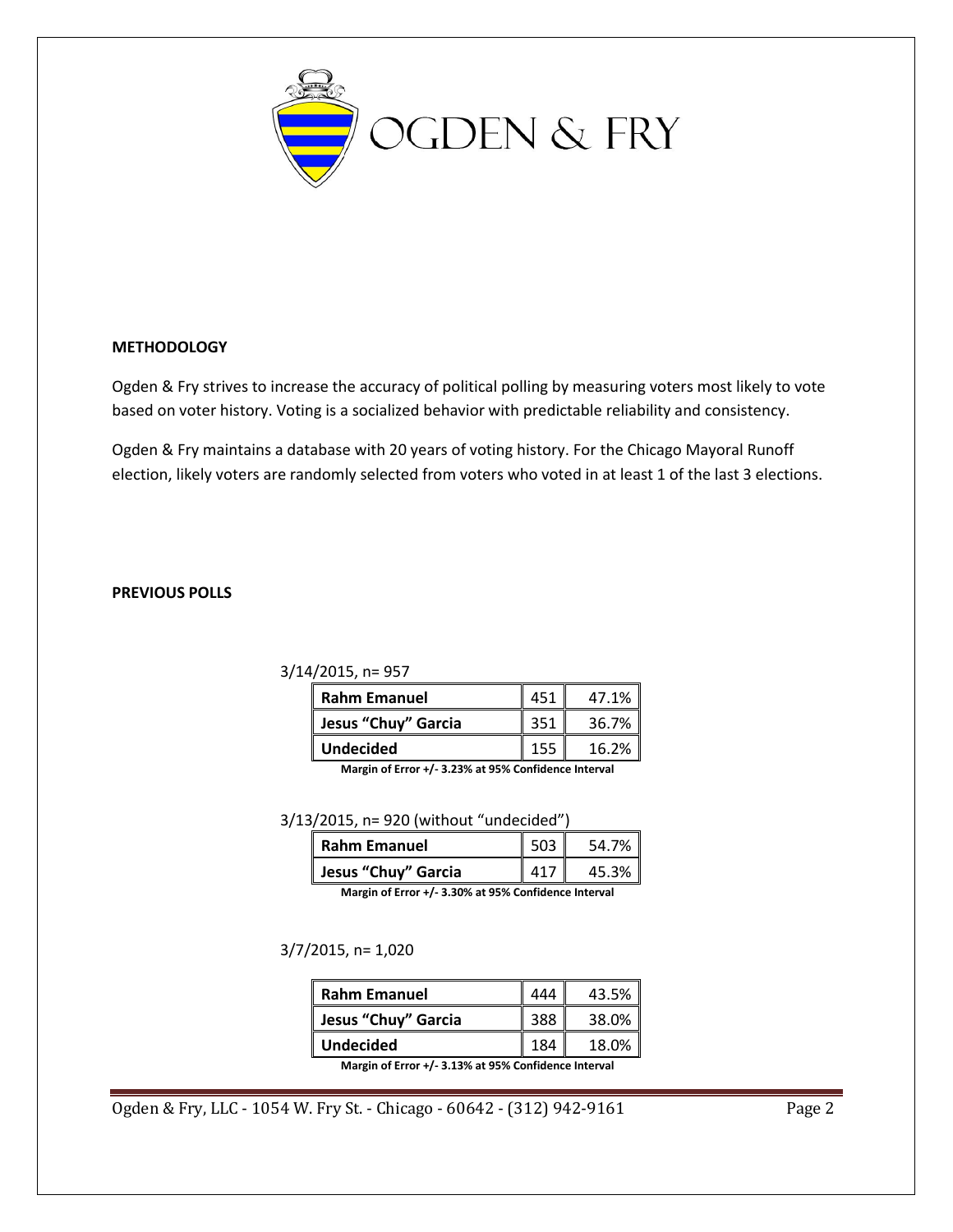

#### 2/28/2015 n= 979

| <b>Rahm Emanuel</b> | 420  | 42.9% |
|---------------------|------|-------|
| Jesus "Chuy" Garcia | -377 | 38.5% |
| <b>Undecided</b>    | 187  | 18.6% |

**Margin of Error +/- 3.20% at 95% Confidence Interval** 

2/25/2015 n= 1,058

| <b>Rahm Emanuel</b> | 452   | 42.7% |
|---------------------|-------|-------|
| Jesus "Chuy" Garcia | 409   | 38.7% |
| <b>Undecided</b>    | 1 Q T | 18.6% |

**Margin of Error +/- 3.07% at 95% Confidence Interval** 

# **CROSSTABS**

### 3/21/2015

#### **Respondents by Gender**

| Male          | 430. | 46.2% |
|---------------|------|-------|
| <b>Female</b> |      | 53.8% |

#### **Respondents by Age**

| Age $18 - 30$ | 110 | 11.6% |
|---------------|-----|-------|
| Age 31 - 45   | 289 | 30.4% |
| Age 46 - 64   | 308 | 32.4% |
| Age 65 plus   | 244 | 25.7% |

#### **Respondents by Ward**

**1 Count** 13 **26 Count** 11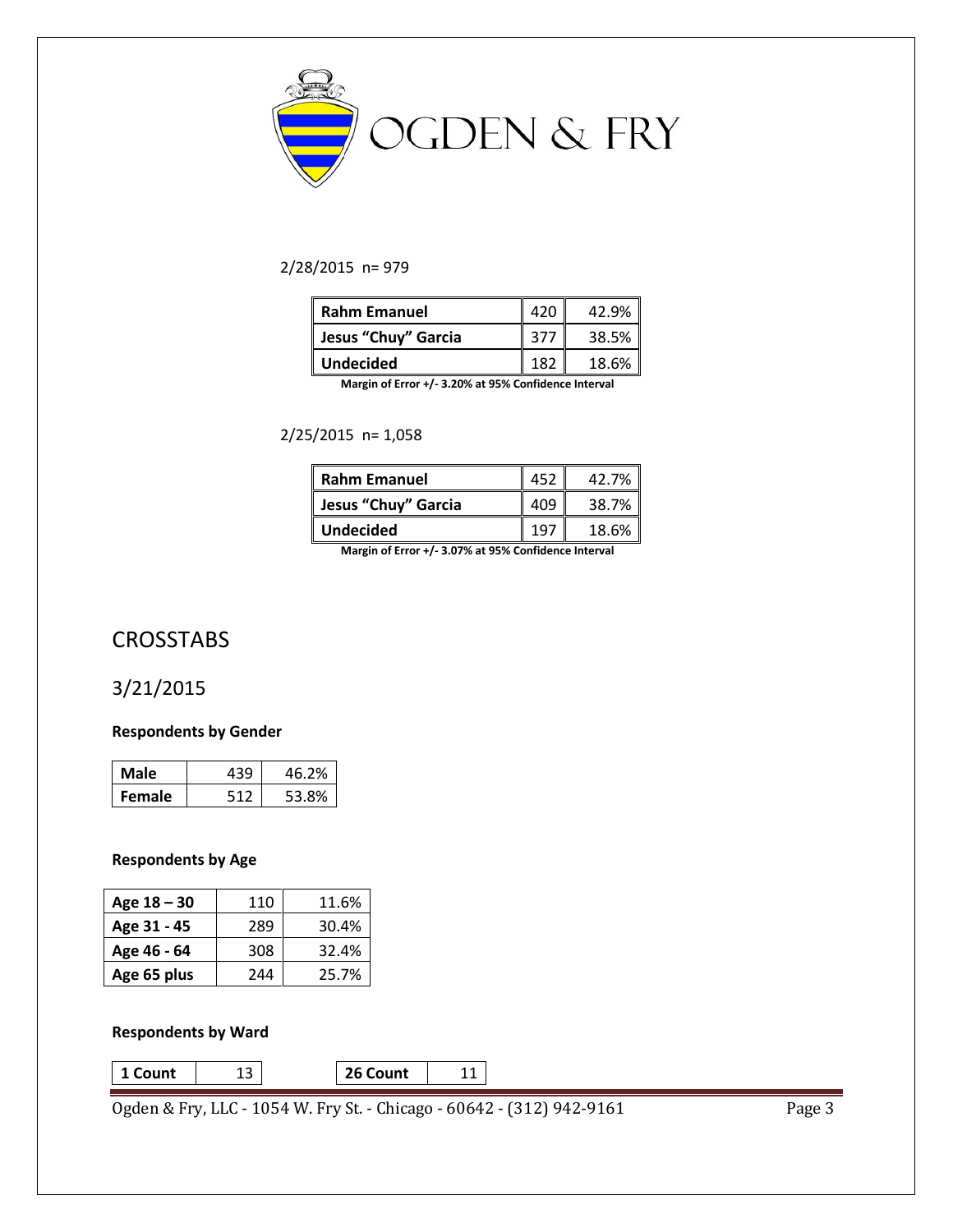

| 2 Count        | 22 | 27 Count        | 36 |
|----------------|----|-----------------|----|
| 3 Count        | 32 | 28 Count        | 17 |
| 4 Count        | 29 | 29 Count        | 24 |
| 5 Count        | 18 | 30 Count        | 14 |
| <b>6 Count</b> | 25 | 31 Count        | 16 |
| 7 Count        | 23 | 32 Count        | 22 |
| 8 Count        | 26 | 33 Count        | 13 |
| 9 Count        | 21 | 34 Count        | 23 |
| 10 Count       | 8  | 35 Count        | 10 |
| 11 Count       | 12 | 36 Count        | 9  |
| 12 Count       | 9  | 37 Count        | 20 |
| 13 Count       | 15 | 38 Count        | 16 |
| 14 Count       | 9  | 39 Count        | 21 |
| 15 Count       | 11 | 40 Count        | 20 |
| 16 Count       | 11 | 41 Count        | 24 |
| 17 Count       | 16 | 42 Count        | 19 |
| 18 Count       | 25 | 43 Count        | 20 |
| 19 Count       | 31 | 44 Count        | 24 |
| 20 Count       | 16 | 45 Count        | 25 |
| 21 Count       | 26 | 46 Count        | 23 |
| 22 Count       | 8  | 47 Count        | 27 |
| 23 Count       | 11 | <b>48 Count</b> | 32 |
| 24 Count       | 11 | 49 Count        | 22 |
| 25 Count       | 12 | 50 Count        | 23 |

# 3/20/2015

#### **Respondents by Gender**

| Male          | 398 | 45.4% |
|---------------|-----|-------|
| <b>Female</b> | 17Q | 54.6% |

#### **Respondents by Age**

| Age $18 - 30$ | 1 N 1 | 11.5% |
|---------------|-------|-------|
| Age 31 - 45   | 275   | 31.4% |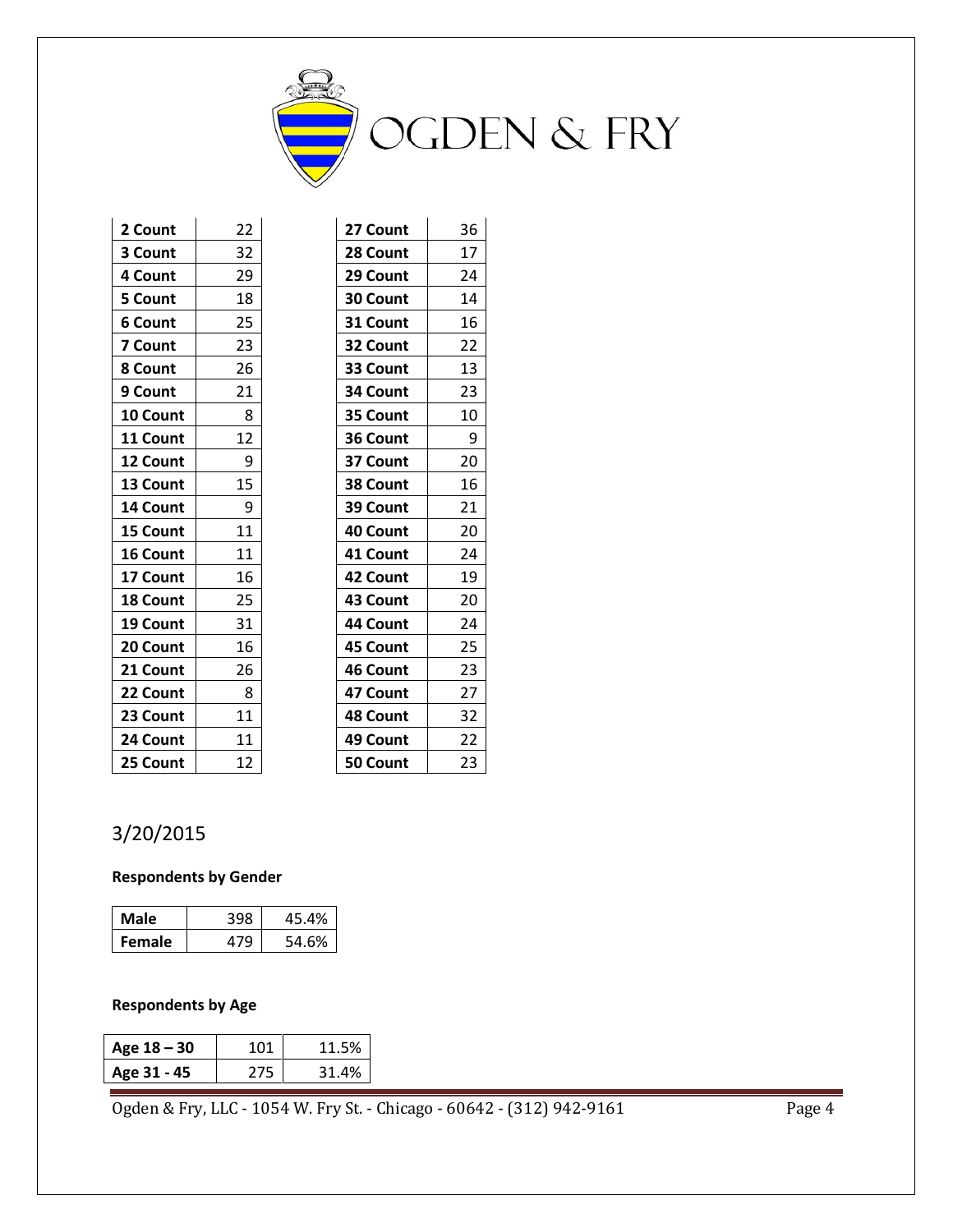

| Age 46 - 64 | 292 | 33.3% |
|-------------|-----|-------|
| Age 65 plus | 209 | 23.8% |

#### **Respondents by Ward**

| 1 Count  | 17 | 26 Count        | 14 |
|----------|----|-----------------|----|
| 2 Count  | 17 | 27 Count        | 25 |
| 3 Count  | 23 | 28 Count        | 14 |
| 4 Count  | 24 | 29 Count        | 18 |
| 5 Count  | 21 | 30 Count        | 10 |
| 6 Count  | 16 | 31 Count        | 8  |
| 7 Count  | 27 | 32 Count        | 20 |
| 8 Count  | 26 | 33 Count        | 17 |
| 9 Count  | 15 | 34 Count        | 38 |
| 10 Count | 10 | 35 Count        | 17 |
| 11 Count | 15 | 36 Count        | 12 |
| 12 Count | 10 | 37 Count        | 13 |
| 13 Count | 15 | 38 Count        | 17 |
| 14 Count | 15 | 39 Count        | 23 |
| 15 Count | 6  | 40 Count        | 22 |
| 16 Count | 11 | 41 Count        | 20 |
| 17 Count | 19 | 42 Count        | 19 |
| 18 Count | 12 | 43 Count        | 19 |
| 19 Count | 14 | 44 Count        | 18 |
| 20 Count | 16 | 45 Count        | 28 |
| 21 Count | 19 | 46 Count        | 22 |
| 22 Count | 10 | 47 Count        | 27 |
| 23 Count | 10 | <b>48 Count</b> | 27 |
| 24 Count | 15 | 49 Count        | 15 |
| 25 Count | 14 | 50 Count        | 17 |

# 3/14/2015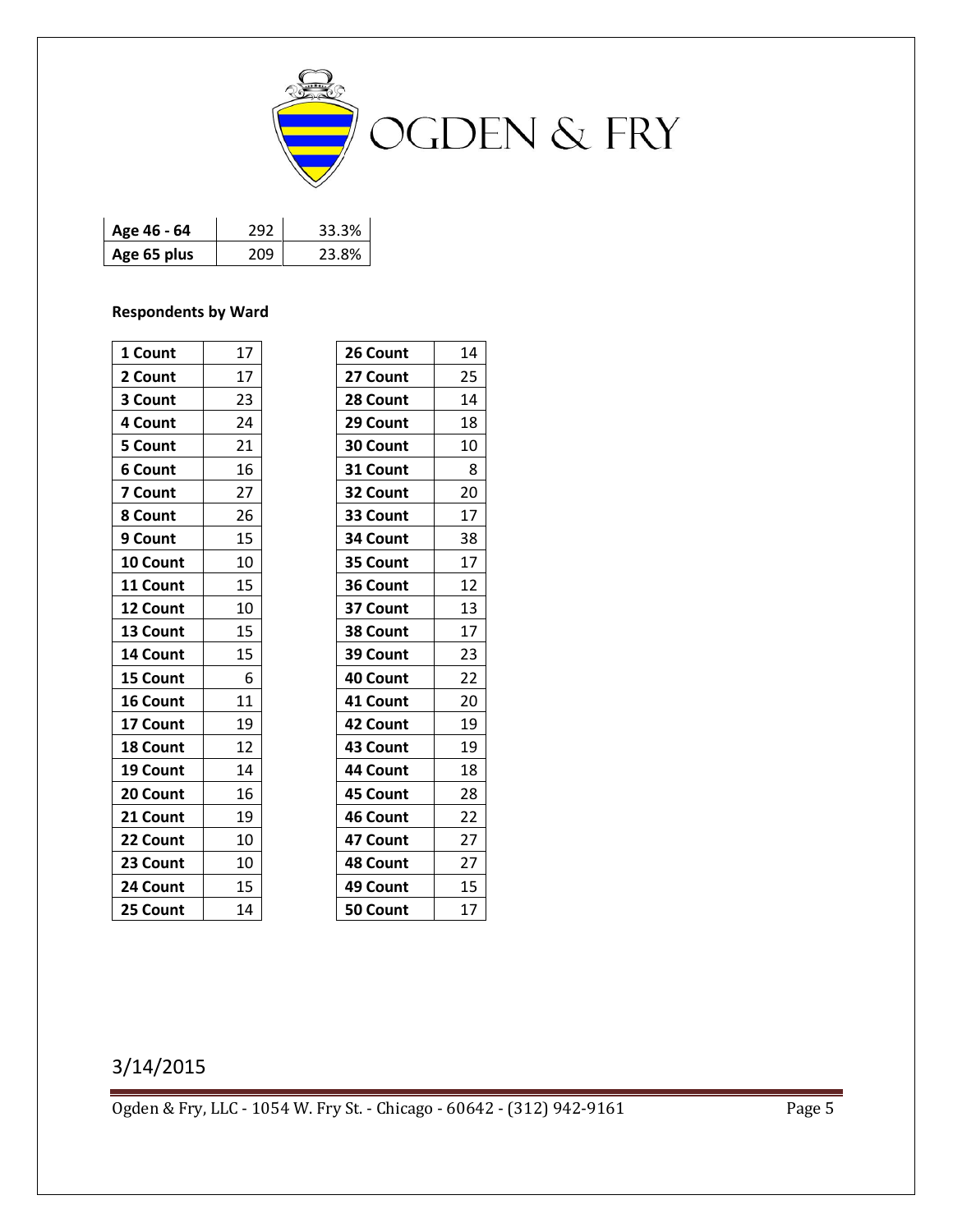

#### **Respondents by Gender**

| Male          | 426 | 44.5% |
|---------------|-----|-------|
| <b>Female</b> | 531 | 55.5% |

#### **Respondents by Age**

| Age 18 - 30 | 123 | 12.9% |
|-------------|-----|-------|
| Age 31 - 45 | 280 | 29.3% |
| Age 46 - 64 | 345 | 36.1% |
| Age 65 plus | 209 | 21.8% |

#### **Respondents by Ward**

| 1 Count         | 14 | 26 Count | 10 |
|-----------------|----|----------|----|
| 2 Count         | 14 | 27 Count | 22 |
| 3 Count         | 19 | 28 Count | 26 |
| 4 Count         | 30 | 29 Count | 19 |
| 5 Count         | 24 | 30 Count | 10 |
| <b>6 Count</b>  | 20 | 31 Count | 13 |
| 7 Count         | 22 | 32 Count | 27 |
| 8 Count         | 36 | 33 Count | 15 |
| 9 Count         | 28 | 34 Count | 29 |
| 10 Count        | 8  | 35 Count | 11 |
| 11 Count        | 17 | 36 Count | 7  |
| 12 Count        | 10 | 37 Count | 23 |
| 13 Count        | 20 | 38 Count | 16 |
| 14 Count        | 12 | 39 Count | 24 |
| 15 Count        | 12 | 40 Count | 22 |
| 16 Count        | 10 | 41 Count | 19 |
| 17 Count        | 15 | 42 Count | 21 |
| <b>18 Count</b> | 26 | 43 Count | 15 |
| 19 Count        | 36 | 44 Count | 24 |
| 20 Count        | 25 | 45 Count | 12 |
| 21 Count        | 25 | 46 Count | 28 |
| 22 Count        | 12 | 47 Count | 22 |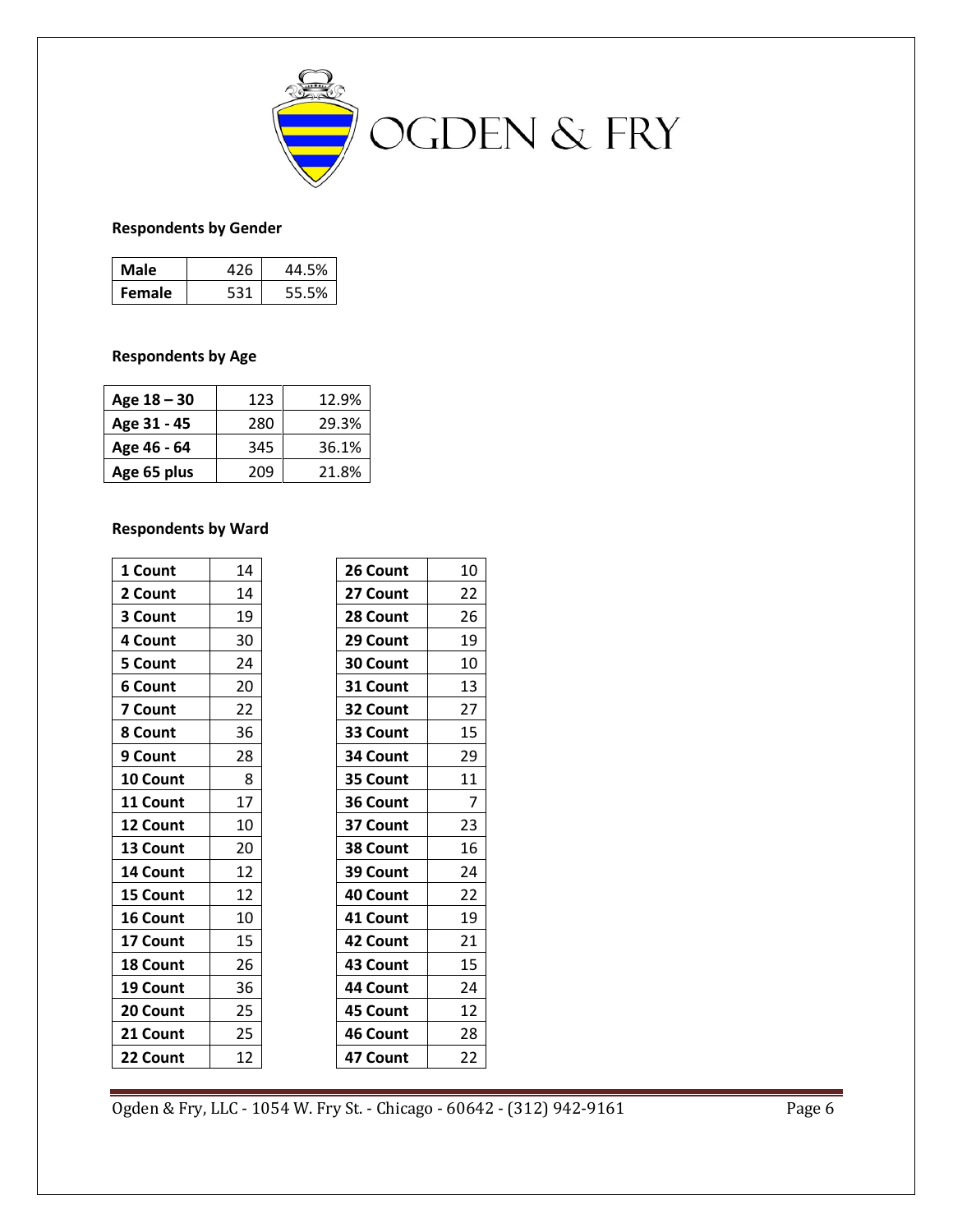

| 23 Count | 10 | 48 Count |  |
|----------|----|----------|--|
| 24 Count | 18 | 49 Count |  |
| 25 Count |    | 50 Count |  |

# 3/13/2015

#### **Respondents by Gender**

| Male          | $41^-$ | 45.3% |
|---------------|--------|-------|
| <b>Female</b> |        | 54.7% |

#### **Respondents by Age**

| Age 18 – 30 | 135 | 14.7% |
|-------------|-----|-------|
| Age 31 - 45 | 303 | 32.9% |
| Age 46 - 64 | 295 | 32.1% |
| Age 65 plus | 187 | 20.3% |

#### **Respondents by Ward**

| 1 Count  | 17 | 26 Count        | 12 |
|----------|----|-----------------|----|
| 2 Count  | 18 | 27 Count        | 19 |
| 3 Count  | 33 | 28 Count        | 24 |
| 4 Count  | 25 | 29 Count        | 33 |
| 5 Count  | 17 | <b>30 Count</b> | 14 |
| 6 Count  | 31 | 31 Count        | 11 |
| 7 Count  | 17 | 32 Count        | 16 |
| 8 Count  | 27 | 33 Count        | 12 |
| 9 Count  | 20 | 34 Count        | 30 |
| 10 Count | 10 | 35 Count        | 20 |
| 11 Count | 12 | 36 Count        | 7  |
| 12 Count | 6  | 37 Count        | 16 |
| 13 Count | 20 | 38 Count        | 9  |
| 14 Count | 8  | 39 Count        | 18 |
| 15 Count | 7  | 40 Count        | 19 |
| 16 Count | 19 | 41 Count        | 22 |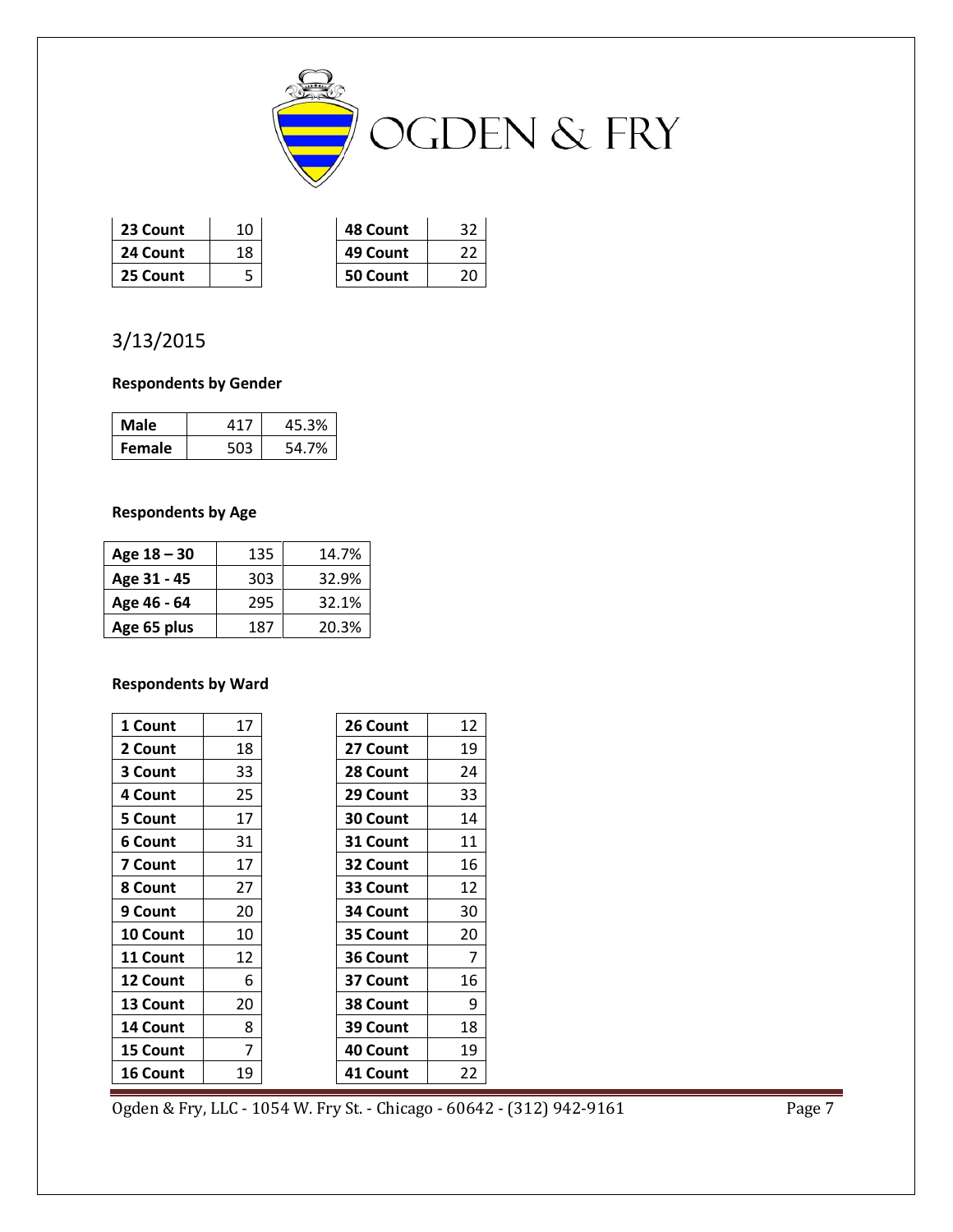

| 17 Count | 21 |
|----------|----|
| 18 Count | 29 |
| 19 Count | 22 |
| 20 Count | 18 |
| 21 Count | 21 |
| 22 Count | 10 |
| 23 Count | 14 |
| 24 Count | 12 |
| 25 Count | 21 |

| 21 | 42 Count | 24 |
|----|----------|----|
| 29 | 43 Count | 13 |
| 22 | 44 Count | 22 |
| 18 | 45 Count | 19 |
| 21 | 46 Count | 18 |
| 10 | 47 Count | 22 |
| 14 | 48 Count | 31 |
| 12 | 49 Count | 18 |
| 21 | 50 Count | 16 |
|    |          |    |

## 3/7/2015

#### **Respondents by Gender**

| Male          | 465 | 45.6% |
|---------------|-----|-------|
| <b>Female</b> |     | 54.4% |

#### **Respondents by Age**

| Age $18 - 30$ | 145 | 14.2% |
|---------------|-----|-------|
| Age 31 - 45   | 332 | 32.5% |
| Age 46 - 64   | 308 | 30.2% |
| Age 65 plus   | 235 | 23.0% |

#### **Respondents by Ward**

| 1 Count | 19 | 26 Count | 19 |
|---------|----|----------|----|
| 2 Count | 19 | 27 Count | 26 |
| 3 Count | 34 | 28 Count | 31 |
| 4 Count | 27 | 29 Count | 19 |
| 5 Count | 23 | 30 Count | 4  |
| 6 Count | 15 | 31 Count | 6  |
| 7 Count | 24 | 32 Count | 17 |
| 8 Count | 35 | 33 Count | 21 |

| 26 Count        | 19 |
|-----------------|----|
| 27 Count        | 26 |
| 28 Count        | 31 |
| 29 Count        | 19 |
| <b>30 Count</b> | 4  |
| 31 Count        | 6  |
| 32 Count        | 17 |
| 33 Count        | 21 |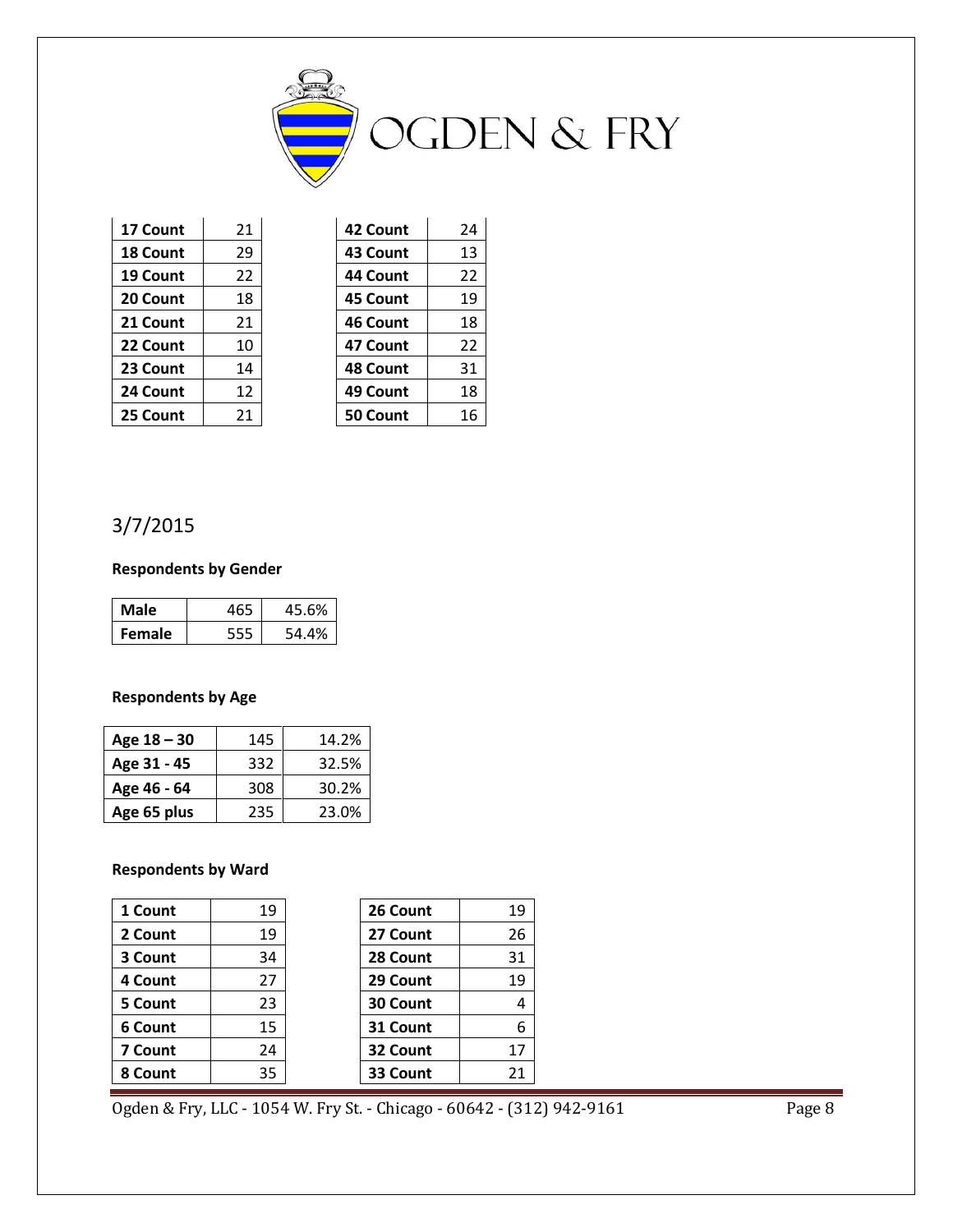

| 9 Count         | 24 | 34 Count | 31 |
|-----------------|----|----------|----|
| 10 Count        | 9  | 35 Count | 11 |
| 11 Count        | 16 | 36 Count | 16 |
| 12 Count        | 12 | 37 Count | 28 |
| 13 Count        | 18 | 38 Count | 17 |
| 14 Count        | 15 | 39 Count | 20 |
| 15 Count        | 13 | 40 Count | 31 |
| 16 Count        | 17 | 41 Count | 18 |
| 17 Count        | 15 | 42 Count | 19 |
| <b>18 Count</b> | 29 | 43 Count | 14 |
| 19 Count        | 25 | 44 Count | 20 |
| 20 Count        | 27 | 45 Count | 24 |
| 21 Count        | 39 | 46 Count | 20 |
| 22 Count        | 3  | 47 Count | 38 |
| 23 Count        | 17 | 48 Count | 32 |
| 24 Count        | 16 | 49 Count | 24 |
| 25 Count        | 9  | 50 Count | 14 |

| 31 |
|----|
| 11 |
| 16 |
| 28 |
| 17 |
| 20 |
| 31 |
| 18 |
| 19 |
| 14 |
| 20 |
| 24 |
| 20 |
| 38 |
| 32 |
| 24 |
| 14 |
|    |

# 2/28/2015

#### **Respondents by Gender**

| Male          | 443 | 45.3% |
|---------------|-----|-------|
| <b>Female</b> | 536 | 54.%  |

#### **Respondents by Age**

| Age $18 - 30$ | 153 | 15.6% |
|---------------|-----|-------|
| Age 31 - 45   | 330 | 33.7% |
| Age 46 - 64   | 300 | 30.6% |
| Age 65 plus   | 196 | 20.0% |

#### **Respondents by Ward**

| 1 Count | 26 Count |  |
|---------|----------|--|
| 2 Count | 27 Count |  |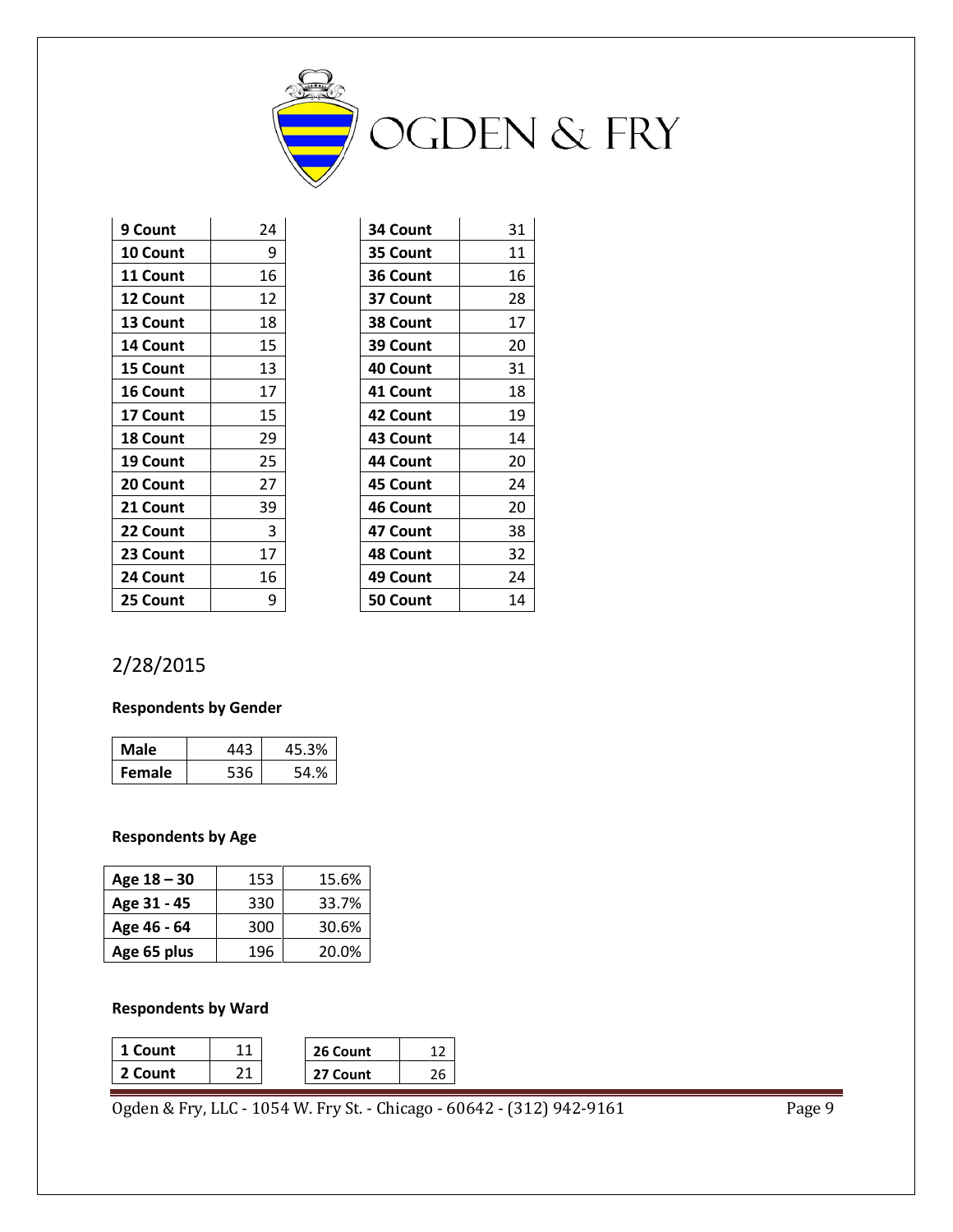

| 3 Count         | 31 | 28 Count        | 24 |
|-----------------|----|-----------------|----|
| 4 Count         | 21 | 29 Count        | 22 |
| <b>5 Count</b>  | 25 | 30 Count        | 11 |
| 6 Count         | 20 | 31 Count        | 9  |
| 7 Count         | 21 | 32 Count        | 20 |
| 8 Count         | 37 | 33 Count        | 17 |
| 9 Count         | 32 | 34 Count        | 25 |
| 10 Count        | 15 | 35 Count        | 16 |
| 11 Count        | 13 | 36 Count        | 8  |
| <b>12 Count</b> | 8  | 37 Count        | 26 |
| 13 Count        | 9  | 38 Count        | 27 |
| 14 Count        | 15 | 39 Count        | 23 |
| 15 Count        | 9  | 40 Count        | 13 |
| 16 Count        | 14 | 41 Count        | 23 |
| 17 Count        | 13 | 42 Count        | 13 |
| <b>18 Count</b> | 28 | 43 Count        | 30 |
| 19 Count        | 19 | 44 Count        | 16 |
| 20 Count        | 19 | <b>45 Count</b> | 26 |
| 21 Count        | 25 | 46 Count        | 20 |
| 22 Count        | 10 | 47 Count        | 35 |
| 23 Count        | 12 | 48 Count        | 32 |
| 24 Count        | 23 | 49 Count        | 25 |
| 25 Count        | 16 | 50 Count        | 13 |

# 2/25/2015

#### **Respondents by Gender**

| Male          | 464 | 43.9% |
|---------------|-----|-------|
| <b>Female</b> |     | 56.1% |

#### **Respondents by Age**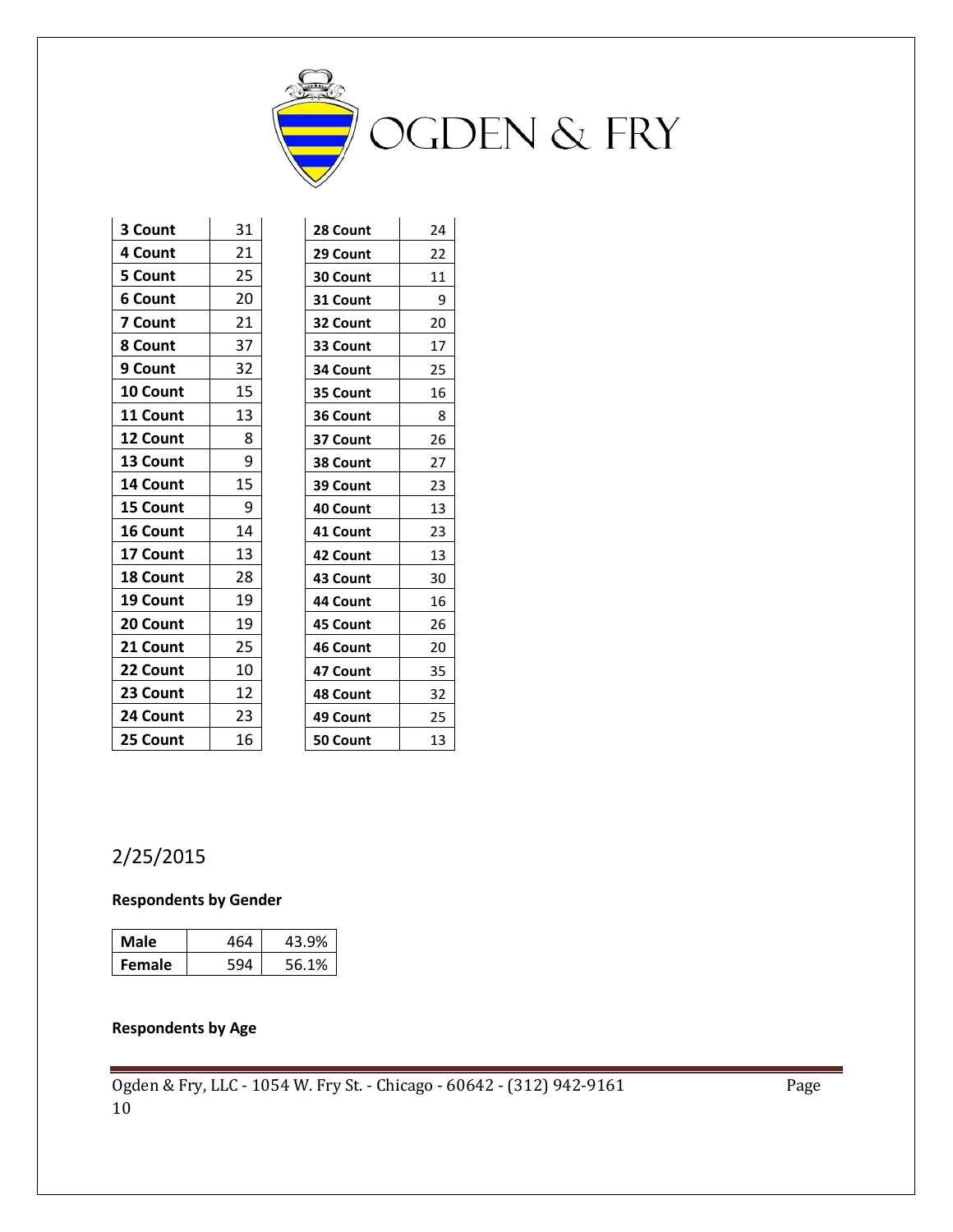

| Age 18 – 30 | 106 | 10.0% |
|-------------|-----|-------|
| Age 31 - 45 | 319 | 30.2% |
| Age 46 - 64 | 406 | 38.4% |
| Age 65 plus | 226 | 21.4% |

\*Age for 1 respondent could not be determined.

#### **Respondents by Ward**

| 1 Count  | 16             | 26 Count | 14 |
|----------|----------------|----------|----|
| 2 Count  | 25             | 27 Count | 19 |
| 3 Count  | 29             | 28 Count | 31 |
| 4 Count  | 27             | 29 Count | 27 |
| 5 Count  | 26             | 30 Count | 17 |
| 6 Count  | 17             | 31 Count | 11 |
| 7 Count  | 23             | 32 Count | 17 |
| 8 Count  | 33             | 33 Count | 13 |
| 9 Count  | 29             | 34 Count | 30 |
| 10 Count | 15             | 35 Count | 9  |
| 11 Count | 19             | 36 Count | 13 |
| 12 Count | 6              | 37 Count | 14 |
| 13 Count | 19             | 38 Count | 23 |
| 14 Count | 12             | 39 Count | 31 |
| 15 Count | $\overline{7}$ | 40 Count | 19 |
| 16 Count | 20             | 41 Count | 25 |
| 17 Count | 23             | 42 Count | 26 |
| 18 Count | 32             | 43 Count | 22 |
| 19 Count | 31             | 44 Count | 29 |
| 20 Count | 22             | 45 Count | 26 |
| 21 Count | 22             | 46 Count | 21 |
| 22 Count | 10             | 47 Count | 28 |
| 23 Count | 16             | 48 Count | 37 |
| 24 Count | 21             | 49 Count | 24 |
| 25 Count | 19             | 50 Count | 12 |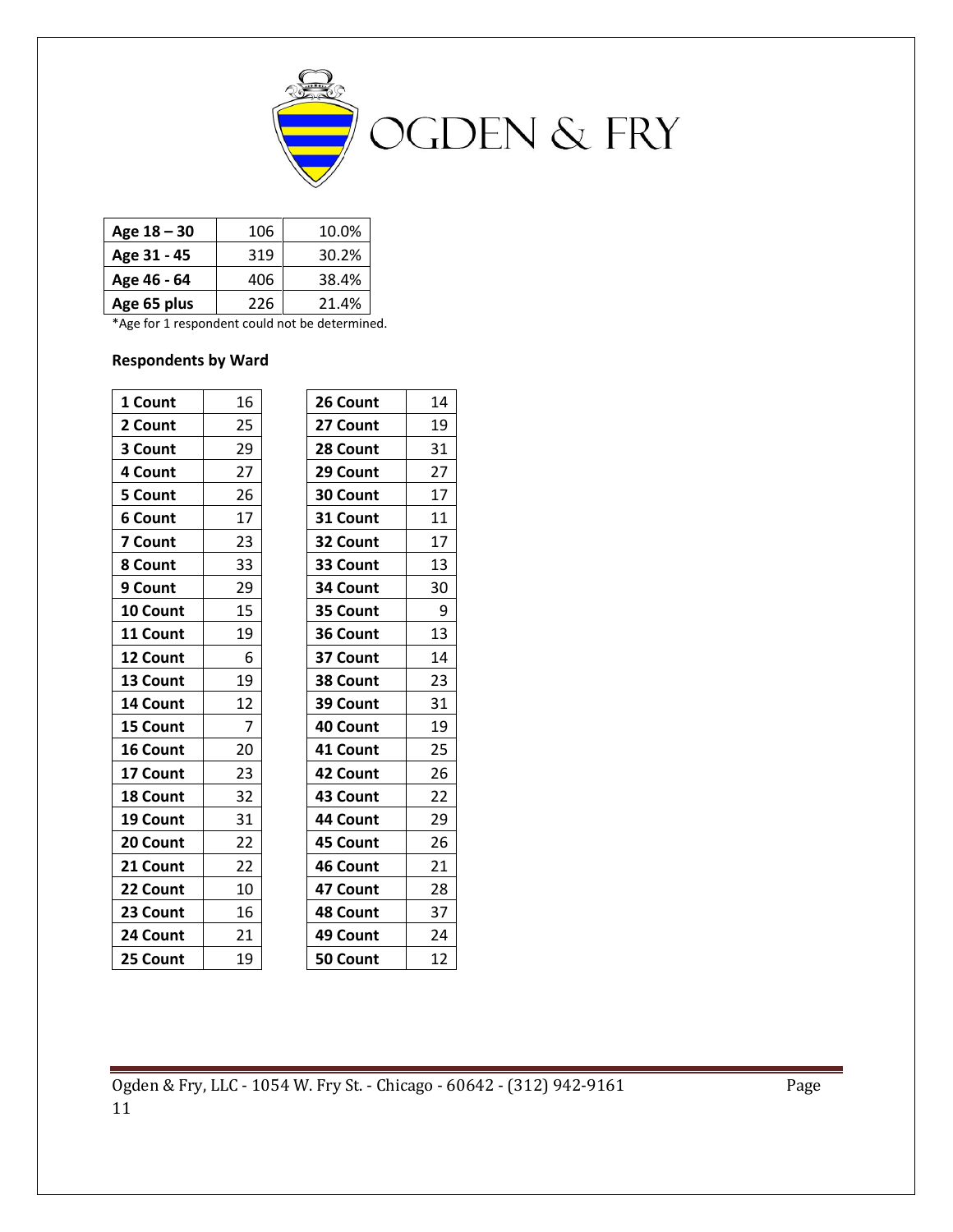

#### **PREVIOUS MAYORAL POLLS WARD DISTRIBUTIONS (Wards won by Garcia in yellow)**

| 1/17/2015 |    | 1/24/2015 |                | 1/31/2015      |              | 2/7/2015        |                | 2/14/2015       |                | 2/21/2015       |                |
|-----------|----|-----------|----------------|----------------|--------------|-----------------|----------------|-----------------|----------------|-----------------|----------------|
| Ward 1    | 20 | Ward 1    | 13             | Ward 1         | 17           | 1 Count         | 19             | 1 Count         | 9              | 1 Count         | 3              |
| Ward 2    | 15 | Ward 2    | 20             | Ward 2         | 15           | 2 Count         | 20             | 2 Count         | 12             | 2 Count         | 12             |
| Ward 3    | 33 | Ward 3    | 39             | Ward 3         | 28           | 3 Count         | 28             | 3 Count         | 19             | 3 Count         | 30             |
| Ward 4    | 29 | Ward 4    | 30             | Ward 4         | 27           | 4 Count         | 31             | 4 Count         | 23             | 4 Count         | 20             |
| Ward 5    | 30 | Ward 5    | 29             | Ward 5         | 21           | 5 Count         | 29             | 5 Count         | 27             | 5 Count         | 27             |
| Ward 6    | 31 | Ward 6    | 29             | Ward 6         | 25           | 6 Count         | 26             | 6 Count         | 18             | 6 Count         | 19             |
| Ward 7    | 20 | Ward 7    | 22             | Ward 7         | 28           | 7 Count         | 24             | 7 Count         | 17             | 7 Count         | 17             |
| Ward 8    | 23 | Ward 8    | 41             | Ward 8         | 22           | 8 Count         | 27             | 8 Count         | 21             | 8 Count         | 25             |
| Ward 9    | 34 | Ward 9    | 27             | Ward 9         | 20           | 9 Count         | 20             | 9 Count         | 18             | 9 Count         | 24             |
| Ward 10   | 8  | Ward 10   | $\overline{7}$ | Ward 10        | 8            | <b>10 Count</b> | $\overline{9}$ | <b>10 Count</b> | $\overline{7}$ | 10 Count        | 8              |
| Ward 11   | 19 | Ward 11   | 11             | Ward 11        | 11           | 11 Count        | 10             | 11 Count        | 15             | 11 Count        | 12             |
| Ward 12   | 8  | Ward 12   | 12             | Ward 12        | 8            | <b>12 Count</b> | 10             | <b>12 Count</b> | 6              | <b>12 Count</b> | 10             |
| Ward 13   | 13 | Ward 13   | 13             | Ward 13        | 21           | 13 Count        | 8              | 13 Count        | 21             | 13 Count        | 13             |
| Ward 14   | 19 | Ward 14   | 8              | Ward 14        | 5            | <b>14 Count</b> | 9              | <b>14 Count</b> | 8              | <b>14 Count</b> | 8              |
| Ward 15   | 8  | Ward 15   | 10             | Ward 15        | $\mathbf{1}$ | <b>15 Count</b> | 6              | <b>15 Count</b> | $\mathbf{1}$   | <b>15 Count</b> | $\overline{7}$ |
| Ward 16   | 16 | Ward 16   | 9              | Ward 16        | 24           | 16 Count        | 25             | 16 Count        | 11             | 16 Count        | 12             |
| Ward 17   | 21 | Ward 17   | 17             | Ward 17        | 12           | 17 Count        | 17             | 17 Count        | 13             | 17 Count        | 16             |
| Ward 18   | 30 | Ward 18   | 18             | Ward 18        | 14           | 18 Count        | 17             | 18 Count        | 19             | 18 Count        | 11             |
| Ward 19   | 45 | Ward 19   | 30             | Ward 19        | 32           | 19 Count        | 36             | 19 Count        | 25             | 19 Count        | 30             |
| Ward 20   | 23 | Ward 20   | 16             | Ward 20        | 15           | 20 Count        | 15             | 20 Count        | 15             | 20 Count        | 14             |
| Ward 21   | 29 | Ward 21   | 26             | Ward 21        | 29           | 21 Count        | 28             | 21 Count        | 21             | 21 Count        | 12             |
| Ward 22   | 10 | Ward 22   | 6              | <b>Ward 22</b> | 11           | 22 Count        | 8              | 22 Count        | 6              | 22 Count        | 10             |
| Ward 23   | 15 | Ward 23   | 15             | Ward 23        | 12           | 23 Count        | 10             | 23 Count        | 12             | 23 Count        | 12             |
| Ward 24   | 18 | Ward 24   | 18             | Ward 24        | 26           | 24 Count        | 16             | 24 Count        | 13             | 24 Count        | 12             |
| Ward 25   | 14 | Ward 25   | 6              | Ward 25        | 8            | 25 Count        | 18             | 25 Count        | 12             | 25 Count        | 6              |
| Ward 26   | 10 | Ward 26   | 9              | Ward 26        | 11           | 26 Count        | 17             | 26 Count        | 4              | 26 Count        | 12             |
| Ward 27   | 22 | Ward 27   | 19             | Ward 27        | 15           | 27 Count        | 24             | 27 Count        | 14             | 27 Count        | 25             |
| Ward 28   | 31 | Ward 28   | 30             | Ward 28        | 23           | 28 Count        | 22             | 28 Count        | 13             | 28 Count        | 12             |

Ogden & Fry, LLC - 1054 W. Fry St. - Chicago - 60642 - (312) 942-9161 Page

12